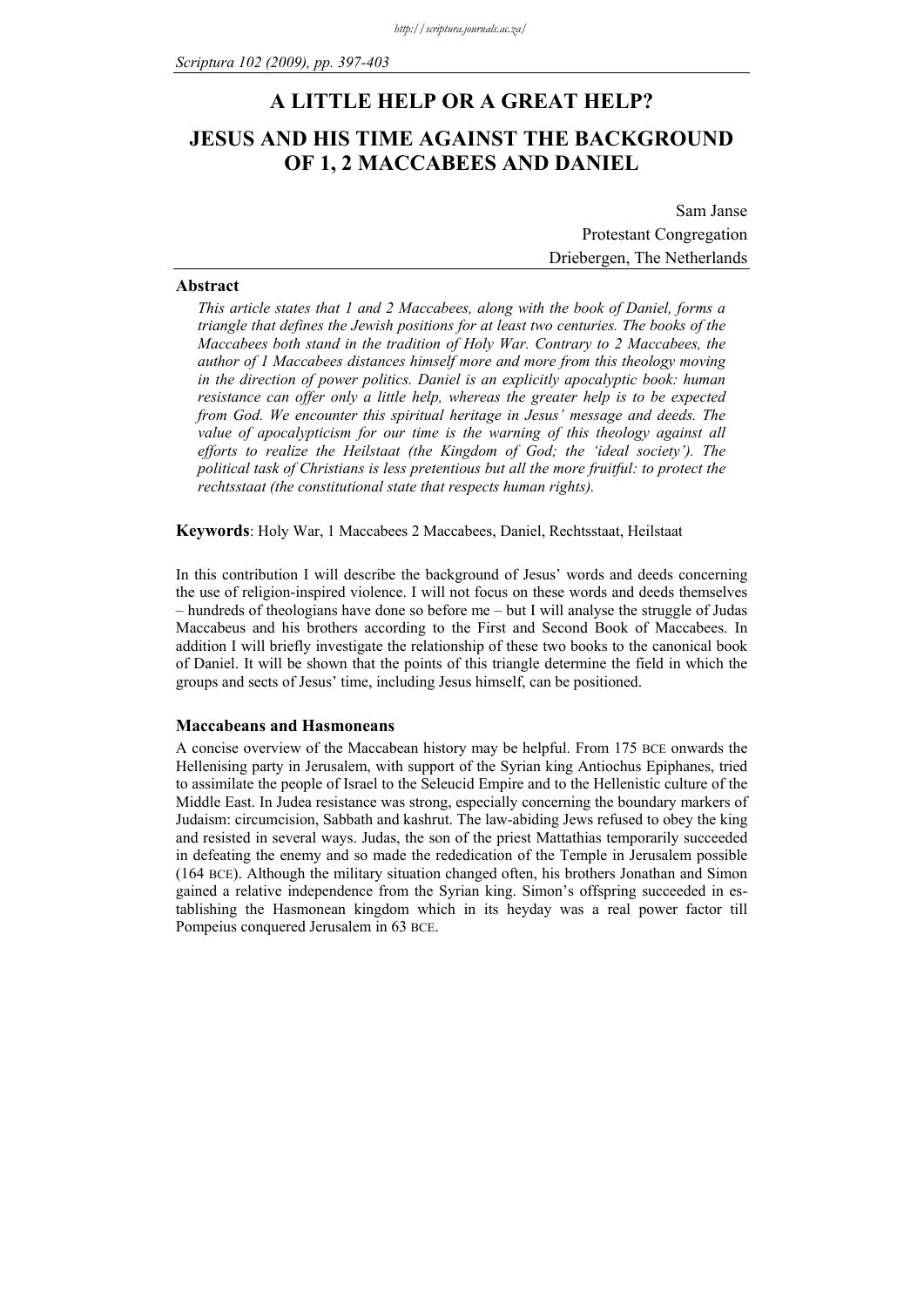# **The Theology of Holy War**

In 1 and 2 Maccabees the theology of holy war is to be found. Motives of this theology are: the superior numbers and power of the enemy, his arrogance against the God of Israel and his weak warriors, Israel's cry for help to God, including prayer, fasting and conversion, the call of a charismatic leader, the dread of the Lord, the blinding of the enemy, Israel's victory, many casualties in the enemy's camp, few or no deaths in Israel's army, much booty, jubilation about the triumph, strengthening of Israel's faith and, finally, the enemy's recognition of the power of Israel's God. And so the story is circular for it began with the antagonist's arrogance.

Of course, this scheme is a construction, that can be still elaborated, but which can be observed nowhere as such in the biblical and para-biblical writings. In its most detailed form we come across this framework in the book of Judith. In a less complete form it is to be found in the biblical stories of the Judges, of David and Goliath and in the early narratives of King David. The rule of thumb of holy war is to be found in the confession of Jonathan, David's friend: "... nothing can hinder the LORD from saving by many or by few"  $(1$  Sam  $14:6<sup>1</sup>)$ . In the prophetic books characteristics of holy war also emerge and we can find their traces even in the last book of the New Testament.

# **The Theology of 2 Maccabees**

The peculiarity of 2 Maccabees is that the book is anti-Hellenistic in its ideological and military struggle against king Antiochus of Syria, but nevertheless uses the literary style and theological motives of Hellenism. E.g*.* in ch. 3 the Syrian chancellor Heliodor, who enters the sanctuary to rob the temple treasury, is beaten down by heavenly powers and then, half-dead, recognizes the authority of Israel's God. Such stories, called aretalogies (from *aretai*, glorious deeds, miracles, virtues) are to be found repeatedly in the Greek and Hellenistic historiography, e.g. in Herodotus.<sup>2</sup> The question therefore is whether 2 Maccabees offers a biblical holy war story or is more in line with the Hellenistic writers that testify to the supernatural powers of their Gods. Now, these alternatives of a Jewish or a Hellenistic background do not form absolute contrasts as Martin Hengel has shown.<sup>3</sup> So I think that, despite the Hellenistic motives and concepts, there is reason to draw a connection between the biblical tradition of holy war and the theology of 2 Maccabees. The motif of arrogance against the God of Israel is decisive here. This motif, that a specific God is challenged, is absent in Herodotus and the other Greek and Hellenistic writers. In Antiquity the reason to attack a temple is normally the enormous treasure that is believed to be stored there.

2 Maccabees describes the weakness of the Judean army under Judas against the power of the Syrian king. Therefore it lists the numbers of hostile soldiers, infantry, cavalry, chariots and even elephants (11:2-4; 12:20; 13:2 etc.). The reader is led to expect that Judas' army can impossibly defeat this enemy and is then all the more surprised when he really does (8:24; 10:30-31 etc*.*).

The theology of the writer is that numbers are totally inconsequential. What matters is the help of Israel's God. This is the only factor that is really relevant. When God helps,

1

<sup>1</sup> Unless otherwise indicated, the translations of the Bible and the Apocrypha are from the NRSV.

*Histories* 8.34-39

*Judaism and Hellenism: Studies in Their Encounter in Palestine During the Early Hellenistic Period* (2 vols; London, 1991), *passim*.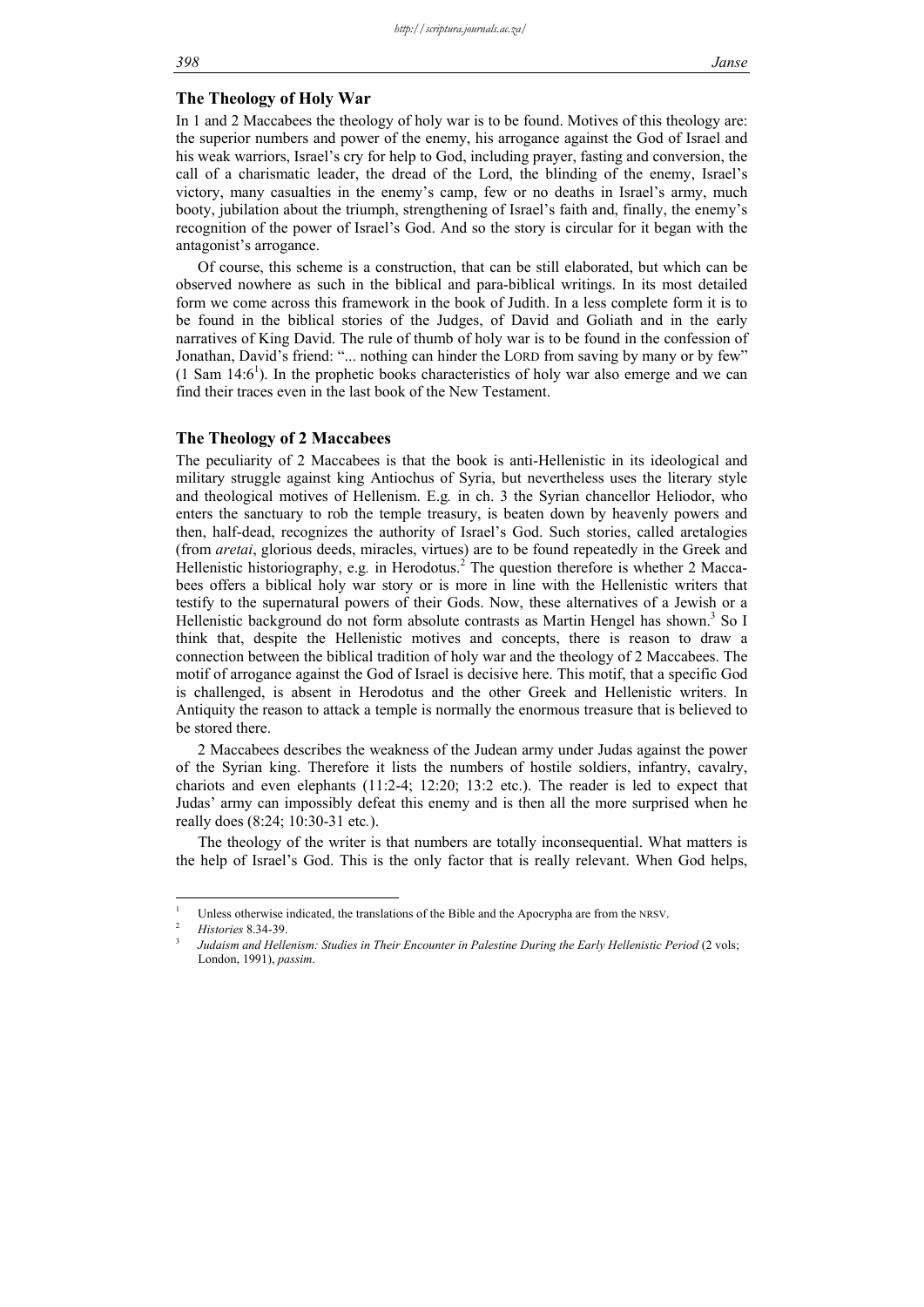Judas and his men will be victorious. In explaining this item the author refers to the biblical histories of Joshua (Josh 6//2 Macc 12:15), of King Hezekiah and the angel who destroyed the Assyrian army (Is 37:36//2 Macc 8:19; 15:22) etc.

But this faithful attitude implies a difficulty. It is striking that the author of 2 Maccabees ends his story with the death of the Syrian general Nicanor. He is defeated and beheaded, completely in line with the scheme of holy war (cf. Goliath and Holofernes). The narrative ends with the statement: "This, then, is how matters turned out with Nicanor, and from that time the city has been in the possession of the Hebrews. So I will here end my story" (15:37). Historically this is incorrect. The city was captured again by the Syrians. Read 1 Maccabees. As a theologian the author distorts historical reality to uphold his dogma of the unconditional help of God. It is notable, too, that the author does not refer to the death of Judas Maccabeus. It does not fit in his theological framework, for, according to this, a warrior helped by God is victorious.

### *The Theology of 1 Maccabees*

1

The theological profile of 2 Maccabees will become clearer when we compare this book with its counterpart 1 Maccabees.<sup>4</sup> This book describes a longer range of Israel's history: from the revolt of Judas' father Mattathias till the reign of king John Hyrcan, the Son of Simon, Judas' brother. Possibly, the author was the chronographer of the Maccabees and Hasmoneans and definitely was their propagandist. He partly tells the same story as 2 Maccabees, but from another theological point of view.

He, too, begins his book with the theology of holy war. Mattathias and his sons struggle against an almost almighty enemy and their only help is from God. In the beginning of the book much attention is given to prayer and testimony of God's help. In 3:18-19 we read: "It is easy for many to be hemmed in by few, for in the sight of Heaven there is no difference between saving by many or by few. It is not on the size of the army that victory in battle depends, but strength comes from Heaven". It is the 'basic principle' of holy war that reminds us of 1 Sam. 14:6. But in the course of the author's account the emphasis changes. The numbers of the Maccabean forces increase. Judas, and after his death Jonathan, Simon and John Hyrcan succeed in building up a professional army that is a military factor of importance.<sup>5</sup> There is even cavalry in the Judean army  $(16:4, 7)$ , up till then the prerogative of the Syrians.

Whereas the number of Judean troops increases, the number of prayers decreases. There is a striking correspondence between these two factors in the book. Under Judas there is frequent prayer for help, under Jonathan only twice (9:46; 11:71), under Simon and John Hyrcan prayer doesn't play a role at all. Probably for this reason the writer of Deuteronomy says that a king is not allowed to possess many horses, many wives, and much gold and silver (17:16-17). It makes him independent of God. The same development is manifest in the narrative of David. In the beginning holy war themes are clearly present, later on, when professionalism replaces charisma, they are less and less apparent.

<sup>4</sup> The books 1 and 2 Maccabees were written by different authors, with a different style and a different theology. 1 Maccabees can be dated to the period of the reign of John Hyrcan I (134-104 BCE) and 2 Maccabees some years earlier.

For a historical analysis of the size of the military powers, see B Bar-Kochva, *Judas Maccabaeus: The Jewish Struggle Against the Seleucids* (Cambridge, 1989) 29-67. In his opinion "the Jewish forces did not always oppose the enemy as the few against the many, and after the purification of the Temple they had adequate weapons at their disposal" (407).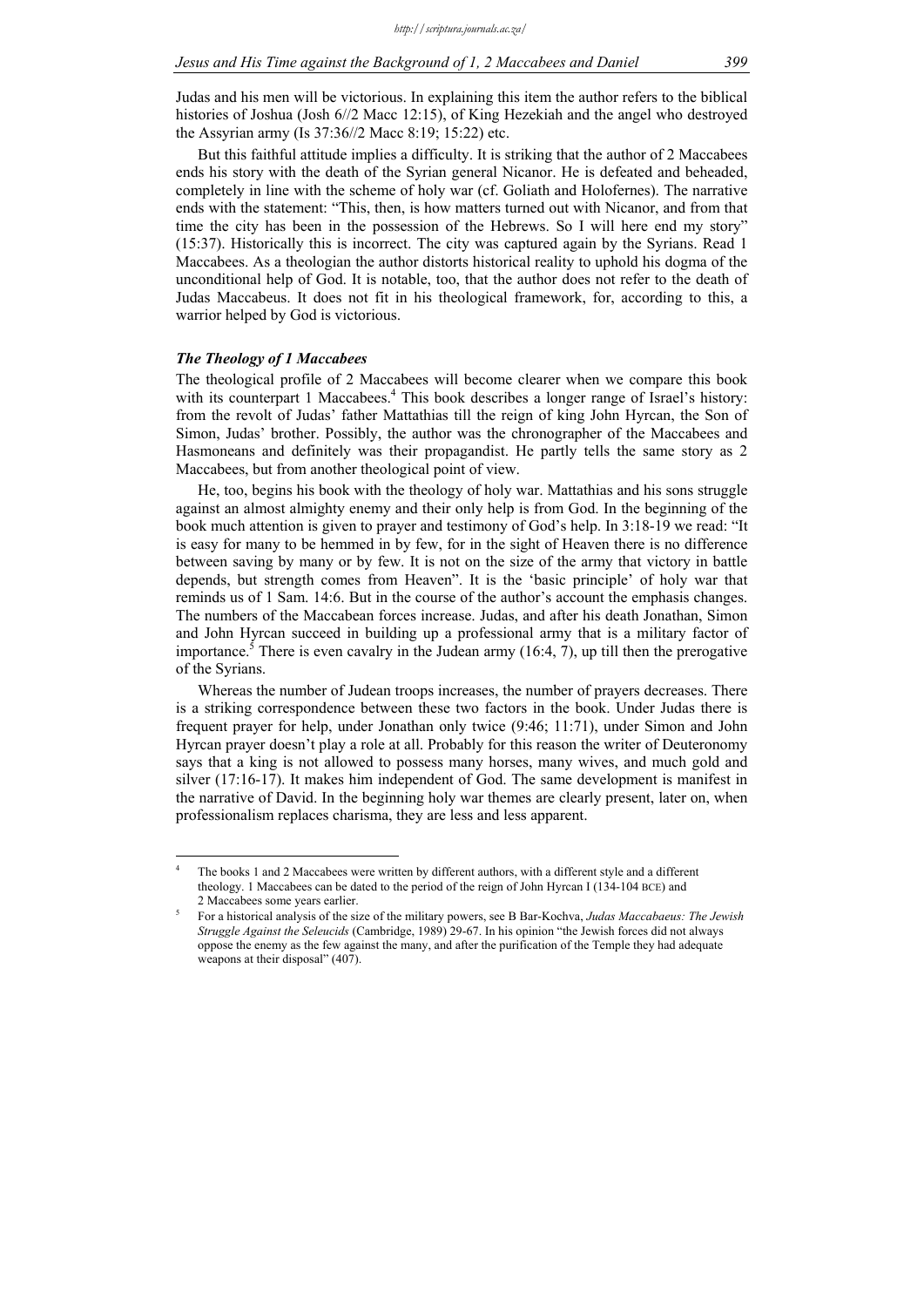I think that the account of 1 Maccabees mirrors history. Growing stronger, the Maccabees became Hasmoneans, real kings, resembling the Syrian Kings that they had fought against (cf Orwell's *Animal Farm*). The theocratic ideal of the beginning had undergone a secularisation in which *Realpolitik* was the dominating factor. One of the differences with 2 Maccabees is that 1 Maccabees tells us about victories *and* defeats of the Israelite army. The author's belief in God's help is not so absolute, or rather, dogmatic, that he must distort historical reality to tell his story.

# *The Theology of Daniel*

There is still another attitude to be dealt with. In the book of Daniel we find the same historical situation, and we can determine it even more precisely: many scholars state that the book was written just before the dedication of the temple in 164 BCE by Judas, in one of the darkest hours of Israel's history.

What is the theological approach of this author? He is deeply rooted in the apocalyptic stream of thought. The pressure is on, the enemy is as wicked as he is powerful and God's people can only do one thing: cry out, pray, hope. Deliverance has to come from God and his heavenly angels. Already in 2:34 this has been made clear: "a stone was cut out, not by human hands" and destroyed the powerful image. Daniel 11:34 critically reacts to what is called here "a little help" that does not really help "the wise among the people" (v. 33, cf v. 35). It is added: "many shall join them insincerely" (11:34). We may suppose that this criticism stems from pietistic-apocalyptic sources and is directed against the military and political moves of Judas Maccabeus. Probably there is a relation to the Hasideans 1 and 2 Maccabees is speaking of.<sup>6</sup> According to the writer of Daniel, the greater help must be expected from God. He will intervene and at the critical moment annihilate the oppressing and ungodly enemy and save his own people. He will send his archangel Michael to his threatened people (10:13, 21; 12:1). The godly and the wicked people will be judged and be allocated their definitive destination (12:2-3). That will be the end of history and the realisation of God's Kingdom.

### *A Theological Triangle*

Daniel J Harrington accurately characterizes the scope of the three books Daniel, 2 Maccabees en 1 Maccabees with respectively: 'God's Kingdom', 'God's Temple' and 'God's Dynasty'.<sup>7</sup> The book of Daniel offers apocalyptic theology in optima forma: ultimately human helpers will disappoint the victims of tyranny. Only God and his heavenly assistants will triumph over the dark and evil powers.

On the other side of the theological spectrum stands 1 Maccabees with its praise for the military strength of Judas and his brothers. Apocalypticism is absent here. There are no superhuman helpers and no celestial interveners, only Judas and his army with the guidance of the Scriptures and the blessing of God. Even the last aspect is fading away in the second part of the book.

The writer of 2 Maccabees takes up a position between 1 Maccabees and Daniel. He is not an apocalyptic theologian, but with the author of Daniel he shares the stress on the decisive outcome of God's assistance and of heavenly intervention. However, differently

 $\frac{1}{6}$ See 1 Macc 2:42; 7:13; 2 Macc 14:6.

<sup>7</sup> DJ Harrington, *The Maccabean Revolt: Anatomy of a Biblical Revolution* (Wilmington, Delaware, USA, 1988) 7.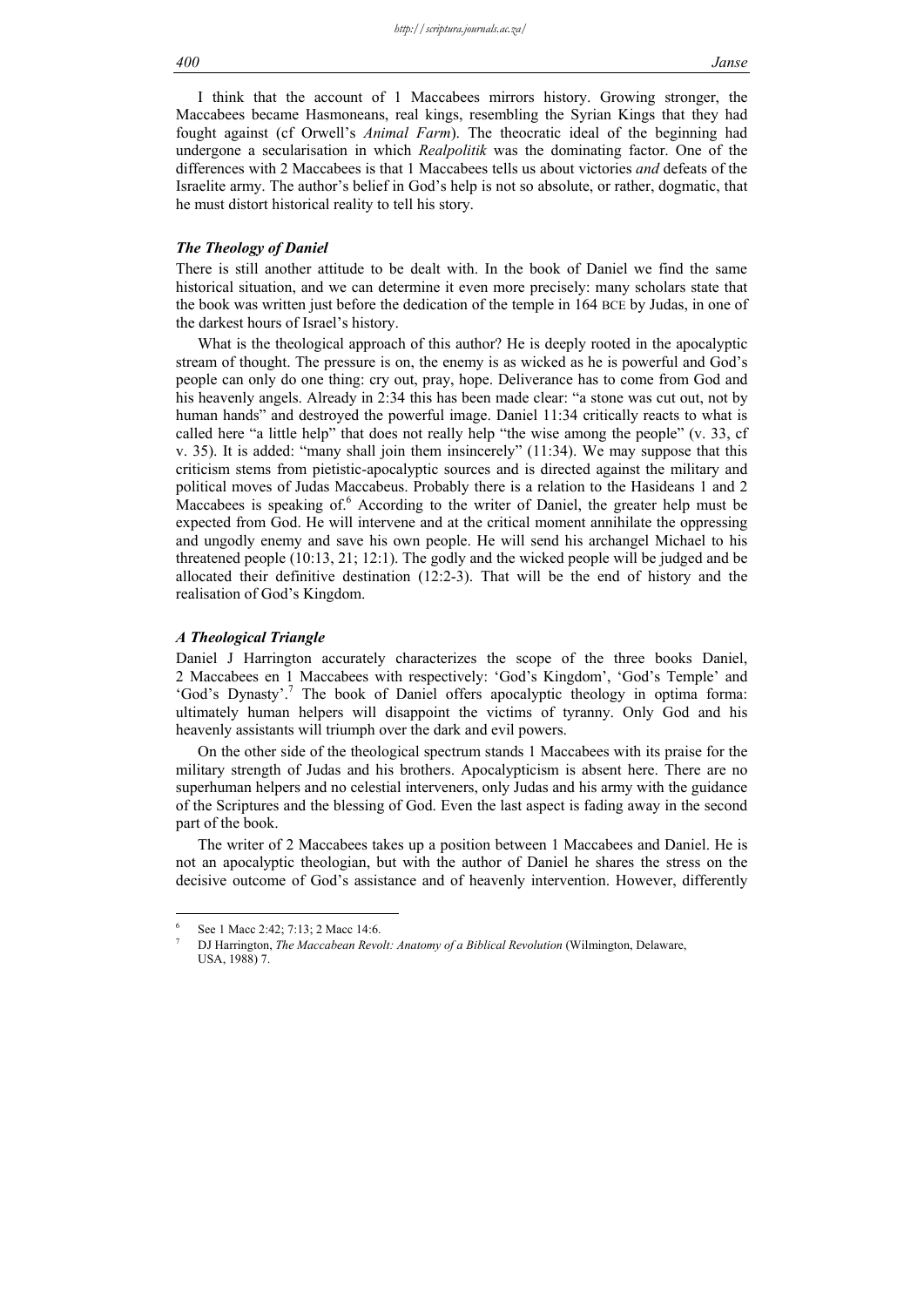from Daniel, he sees God's intervention already at work in this dispensation. The architecture of his book expresses that the martyrdom of the confessors is essential for Judas' victory. Not before the martyrs are slaughtered, is Judas able to defeat the enemies.<sup>8</sup> This triangle of theological standpoints determines the field of Judaism in the next centuries, including the position of Jesus and his followers.

The Second Century BCE, more than the First Century BCE, is the formative period of the Judaism of Jesus' time. We must be careful to establish connections between groups in Maccabean times and groups in Jesus' time, but some tradition lines are clear. The Pharisees can be linked up with the author of 2 Maccabees in which time this faction emerges. The Zealots and proto-Zealots<sup>9</sup> were congenial with 1 Maccabees, and, in a sense, the Sadducees were, too. The Sadducees accepted the *status quo* of the Roman Empire as the best constellation for the time being to maintain their power and wealth and therefore were willing to collaborate with the enemy. The sect of Qumran even goes straight back to the protest against the Hasmonean politics about the mid-Second Century BCE.

### *In which Tradition did Jesus stand?*

1

Of which heritage was Jesus the heir in historical respect? I think he stood in an apocalyptic tradition. American, more precisely, Californian scholars have denied this, but that goes against all evidence.<sup>10</sup> The book of Daniel has had an enormous influence on the New Testament and on Jesus as well.<sup>11</sup> In his words, deeds and attitude (let us avoid the term doctrine) the apocalyptic expectation of God's Kingdom and of heavenly intervention in the end time is apparent.

I would suggest this hypothesis. In Jesus' time there was an awareness of the Maccabean struggle. According to John 10:22, "the festival of the Dedication" is celebrated in the First Century AD. In the Synoptic Gospels the terminology of Daniel offers the idiomatic means to describe what is meant to happen in the time of the evangelists (e.g. "the abomination that causes desolation"; Dan11:31//Mark 13:14 NIV). If it is true that the factions of Jesus' time originate in the Maccabean and Hasmonean period then we can expect that they kept alive this remembrance that upholds their *raison d'être*. My tentative conclusion is: Jesus wanted to avoid the corruption of power that had become manifest under the Hasmoneans and show that the Kingdom of God would come in quite another way. In doing so, he could adapt the apocalyptic Messiah/Son of Man tradition to be found in Danielic and Enochitic literature. Here, the expected Saviour descends from God, from his heavenly world, and defeats his enemies without the use of conventional weapons, but only uses the Word.

<sup>8</sup>  *NB* Judas' victory in ch. 8 follows the martyrdom of the seven brothers in ch. 7 whereas the definite defeat of Nicanor (ch.15) follows the dead of Razis  $(14:37-46)$ .

It might be inappropriate to speak of Zealots before the First Jewish Revolt in AD 66. M Hengel pleaded in favour of the Zealots as a resistance movement with its own theology/ideology already in Jesus' time (*The Zealots: Investigations into the Jewish Freedom Movement in the Period from Herod I until 70 AD* [Edinburgh, 1989; from German 1976<sup>2</sup>] *passim*), but recent research is more reticent in this respect: possibly

insurgents were less ideologically stamped and centrally headed than is suggested in Hengel's view.<br>10 Cf Theissen's and Merz' criticism that the local colour of the non-eschatological Jesus seems to be more Californian

than Galilean (G Theissen and A Merz, *Der historische Jesus: Ein Lehrbuch* [Göttingen, 1996] 29).<br>Here, I fully agree with E Käsemann who referred to apocalypticism as "the mother of Christian theology" ("Zum Thema der urchristlichen Apokalyptik" in: *Exegetische Versuche und Besinnungen* [Göttingen, 19644 - 1965<sup>2</sup> 2.105-131, spec. 130). It is true that there are different degrees of apocalypticism in the New Testament, but even in the very practical letter of James we find the words: "The Judge is standing at the doors!" (5:9).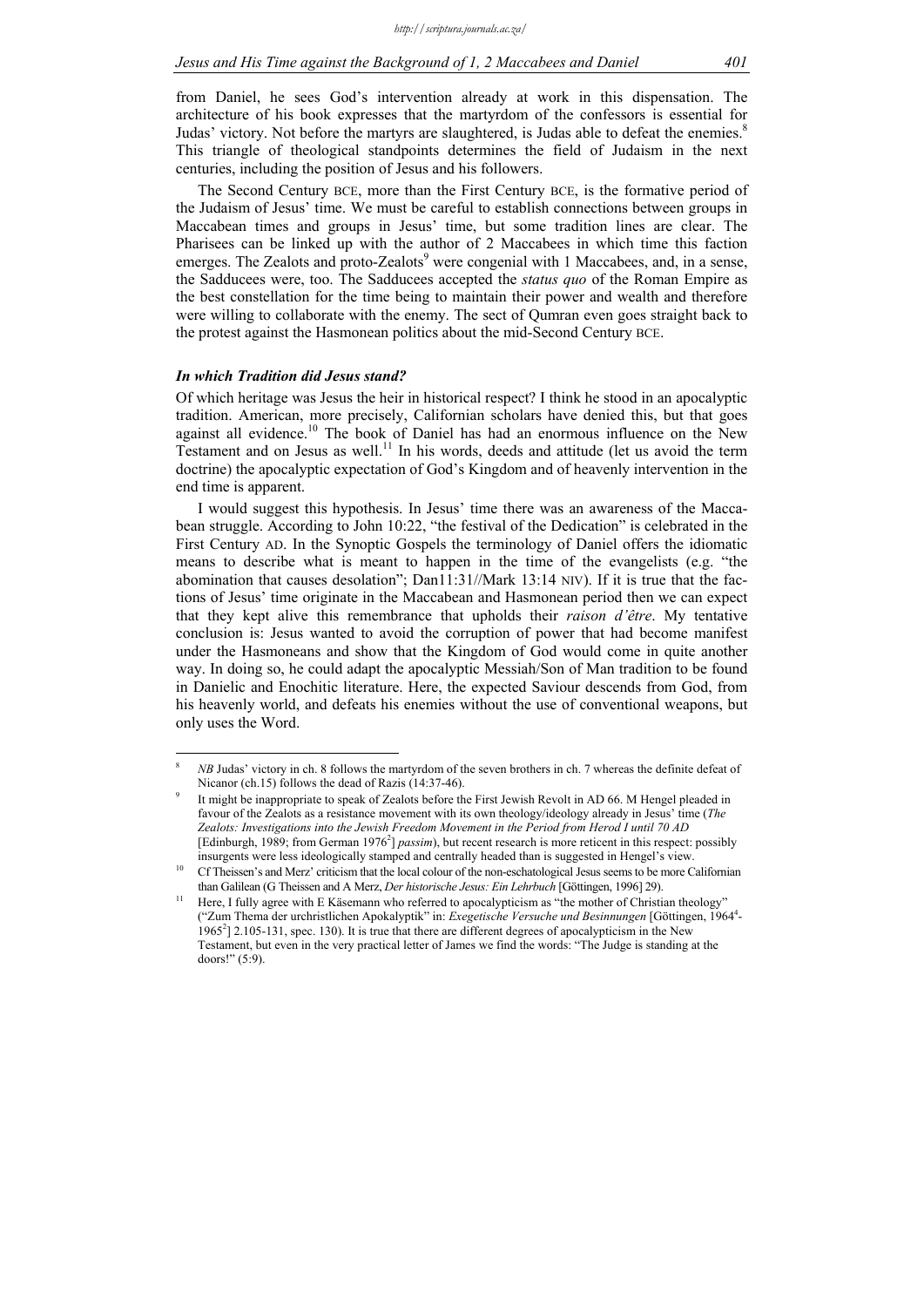# *Apocalypticism now!*

One can ask whether an apocalyptic approach that has not proven true up till now (the Kingdom of God did not really come) can be fruitful after two millennia. I think it can. I will limit myself to a few remarks only to clarify this statement.

- Firstly, I concede that Jesus was wrong about the term in which the Kingdom of God would be realized, $12$  as were Paul and the other first Christians. But should not we prefer to be wrong in love and hope over being right in scepticism?
- Secondly, in this context, the modern distinction between the *rechtsstaat* and the *heilstaat* is of utmost importance. In the German and the Dutch languages these terms have been coined, pointing to the provisional, earthly, constitutional state with human rights for individuals and minorities, with an independent administration of justice on the one hand (the *rechtsstaat*), and the eschatological Kingdom of God on the other hand (the *heilstaat*). I think it is very dangerous to try to realise the Kingdom of God or 'ideal society'. History has taught us that this may result in the Holocaust or the Gulag Archipelago. According to Jesus, the realization of the *heilstaat*, the Kingdom of God, does not fall within our ability to bring about, nor is our project, but God's. This insight could have prevented millions of victims in the past, victims of the Christian and Muslim theocracy, but also victims of the Hitler-, Stalin- and Mao-regimes. These religious and secular efforts to establish 'ideal society' are terribly dangerous, and the Gospels, and especially Jesus, warn against it. The option of the *rechtsstaat* is less pretentious, but ultimately offers more: "... so that we may lead a quiet and peaceable life in all godliness and dignity" (1 Tim 2:2).
- Thirdly, what about the *rechtsstaat* in biblical perspective? Does apocalypticism not exclude engagement with political and social life? It is in line with biblical apocalypticism to stress the provisional character of the *rechtsstaat*. We don't hear much about it in the Gospel. There are no records of Jesus' thoughts on this topic. Probably, it was beyond his mind. In this context Paul and the other New Testament writers are more useful. In a sense the *rechtsstaat* is an item for Paul. I think of Romans 13: "For rulers are not a terror to good conduct but to bad" (v. 3). Here, in a nutshell, an outline of the *rechtsstaat* is given.

because severe judgment falls on those in high places.

 $12$ 12 Cf Mark 9:1: "1 And he said to them, 'Truly I tell you, there are some standing here who will not taste death until they see that the kingdom of God has come with power'". Some scholars have tried to explain these words in another way so that they refer to the resurrection or the coming of Spirit (Pentecost), but I think that this is a rather idiosyncratic exegesis. The process of learning Hebrews 5:8 speaks of might be a fruitful approach for this theological problem. In our image of Jesus the Gospel of John is still dominant, and that offers us the image of an all-knowing Jesus who from the beginning knows the path that leads to the cross and the resurrection. The Jesus of the Synoptics is more tentative, hesitating and uncertain. For example, think among other things of Jesus in Gethsemane and his prayers and questions (Mark 14:36).<br><sup>13</sup> Romans 13 is not a license for dictators. Imperial power is founded here, but at the same time put into

perspective and limited. That fully agrees with the later Rabbinic interpretation and acceptation of foreign authorities. We can even find it in a document contemporaneous with Paul such as Wisdom of Solomon 6:3-5:

For your dominion was given you from the Lord, and your sovereignty from the Most High;

he will search out your works and inquire into your plans.

 <sup>4</sup> Because as servants of his kingdom you did not rule rightly, or keep the law,

or walk according to the purpose of God,

<sup>&</sup>lt;sup>5</sup> he will come upon you terribly and swiftly,